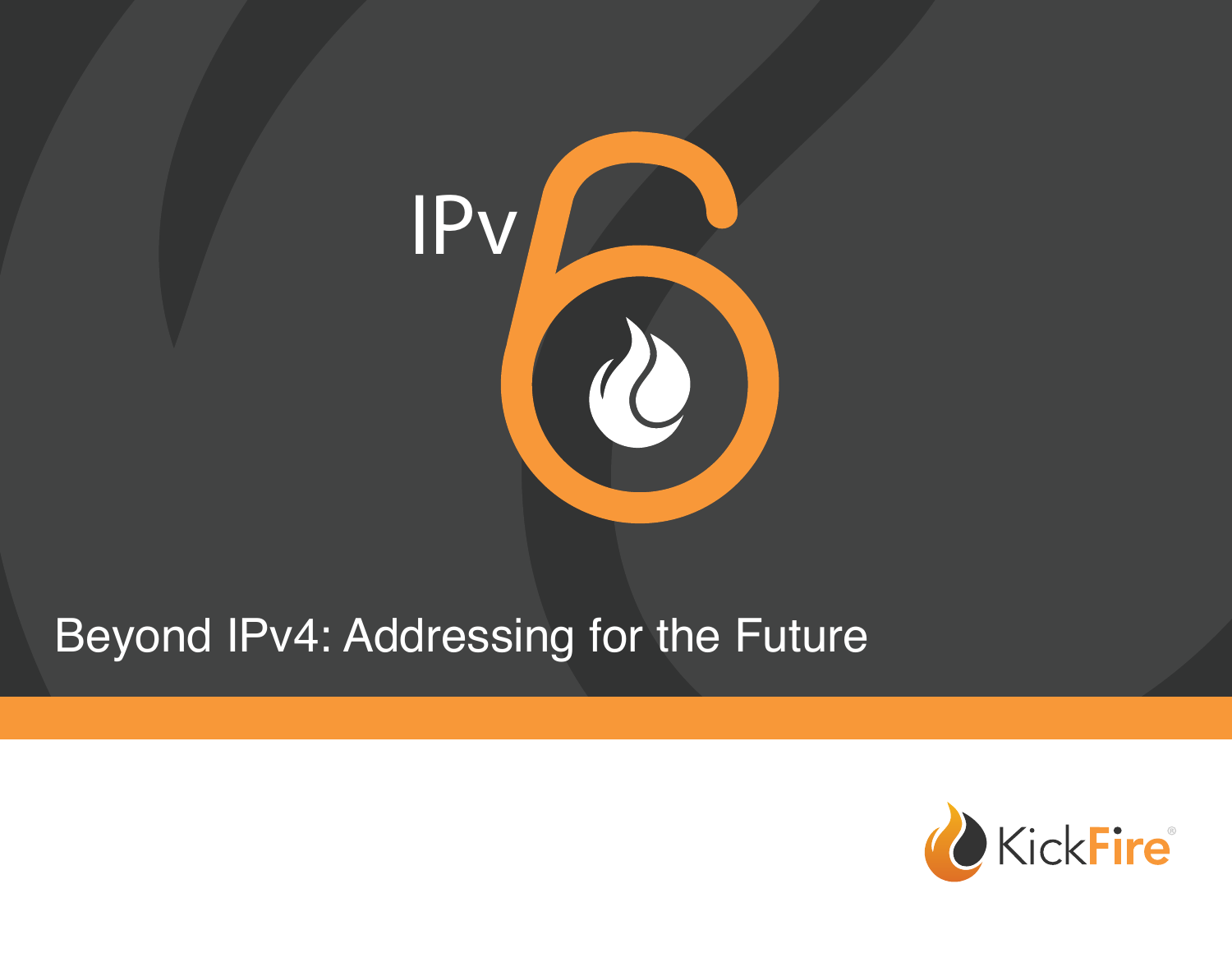## Addressing the Internet

Internet Protocol (IP) is the foundation that allows interconnected devices to communicate and transmit data across the internet. Similar to a telephone number, a connected device requires a unique IP address to ensure proper routing of information.

There are two versions of the Internet Protocol in use today – IPv4 and IPv6. Due to its global adoption in 1981, IPv4 remains the most commonly used address protocol and the backbone of business network infrastructure. Its successor, IPv6, was developed to address the rapid growth of the internet and the need for more IP addresses.

With the explosion of internet-connected devices (e.g., mobile phones, cars, smart TVs, and appliances), it was predicted that the IPv4 address space would soon be exhausted and so, IPv6 was born.



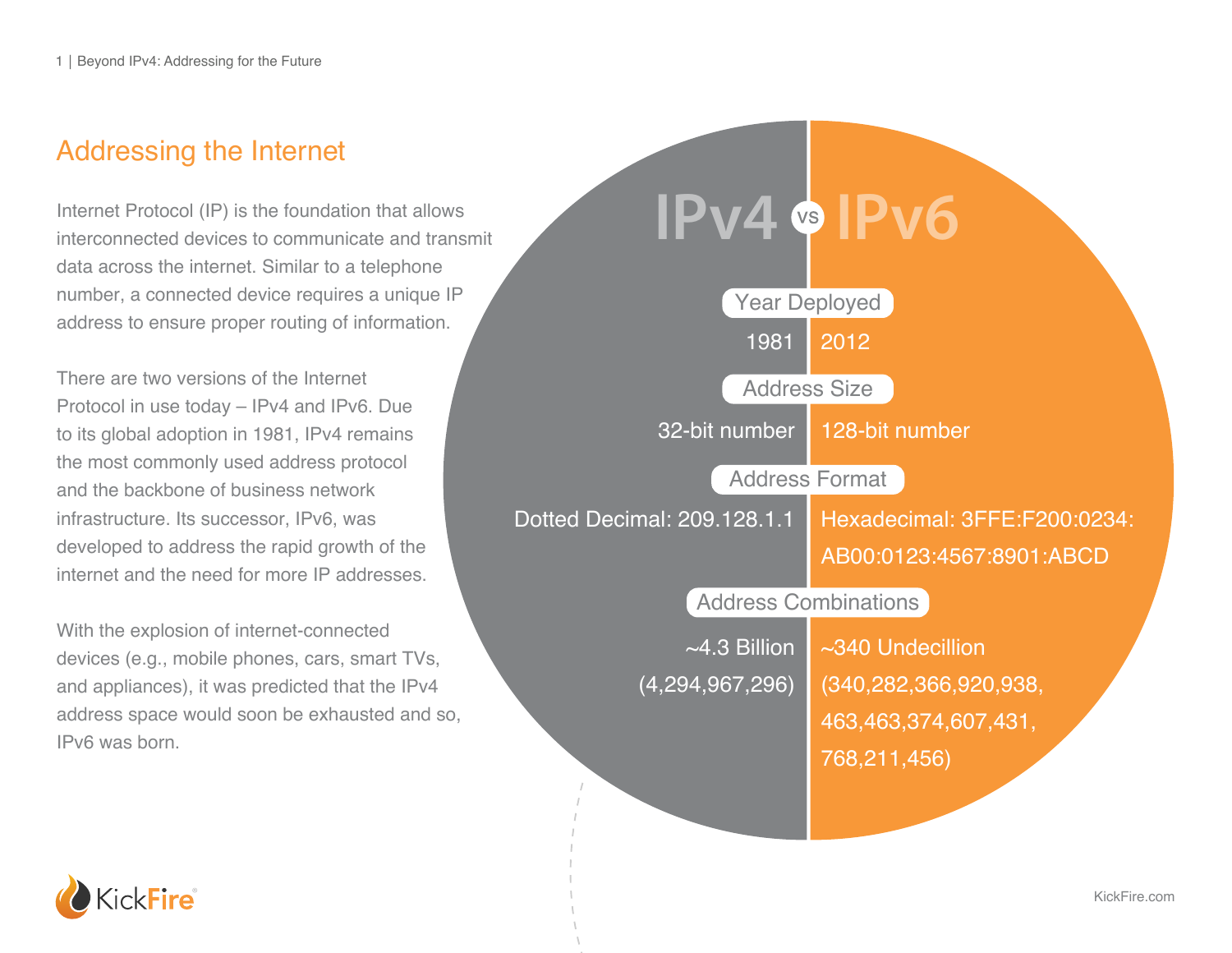## What are Some Examples of IPv6 Usage?

In 2008, the number of devices connected to the internet exceeded the global population. This growth is primarily due to the Internet of Things (IoT). Imagine a modern-day connected home with phones and tablets for the entire family, smart appliances, alarms and other devices, easily consuming a dozen IP addresses or more. With IPv6 adoption stemming mainly from mobile devices, IPv4 is still the foundation for the majority of the business done on the internet.

A Dutch startup called *Sparked* uses wireless sensors on cattle to monitor health, location and other vitals<sup>1</sup>

## Did you know?

By 2020, it is estimated that there will be 50 billion devices connected to the internet<sup>4</sup>

Atmospheric measurement devices help forecast weather

82% of all cars sold by 2021 will be connected to the internet (94 million cars) $3$ 

Smartphone users worldwide are projected to reach 2.87 billion by 2020<sup>2</sup>

### Sources:

1 Economist.com/node/17416748

2 Statista.com/statistics/330695/number-of-smartphone-users-worldwide/

3 Businessinsider.com/internet-of-things-connected-smart-cars-2016-10

4Strategyanalytics.com/strategy-analytics/news/strategy-analytics-press-releases/strategy-analytics-press-release/2017/10/26/smart-home-will-drive-internet-of-things-to-50-billion-devices-says-strategy-analytics#.WtUQv9MbO

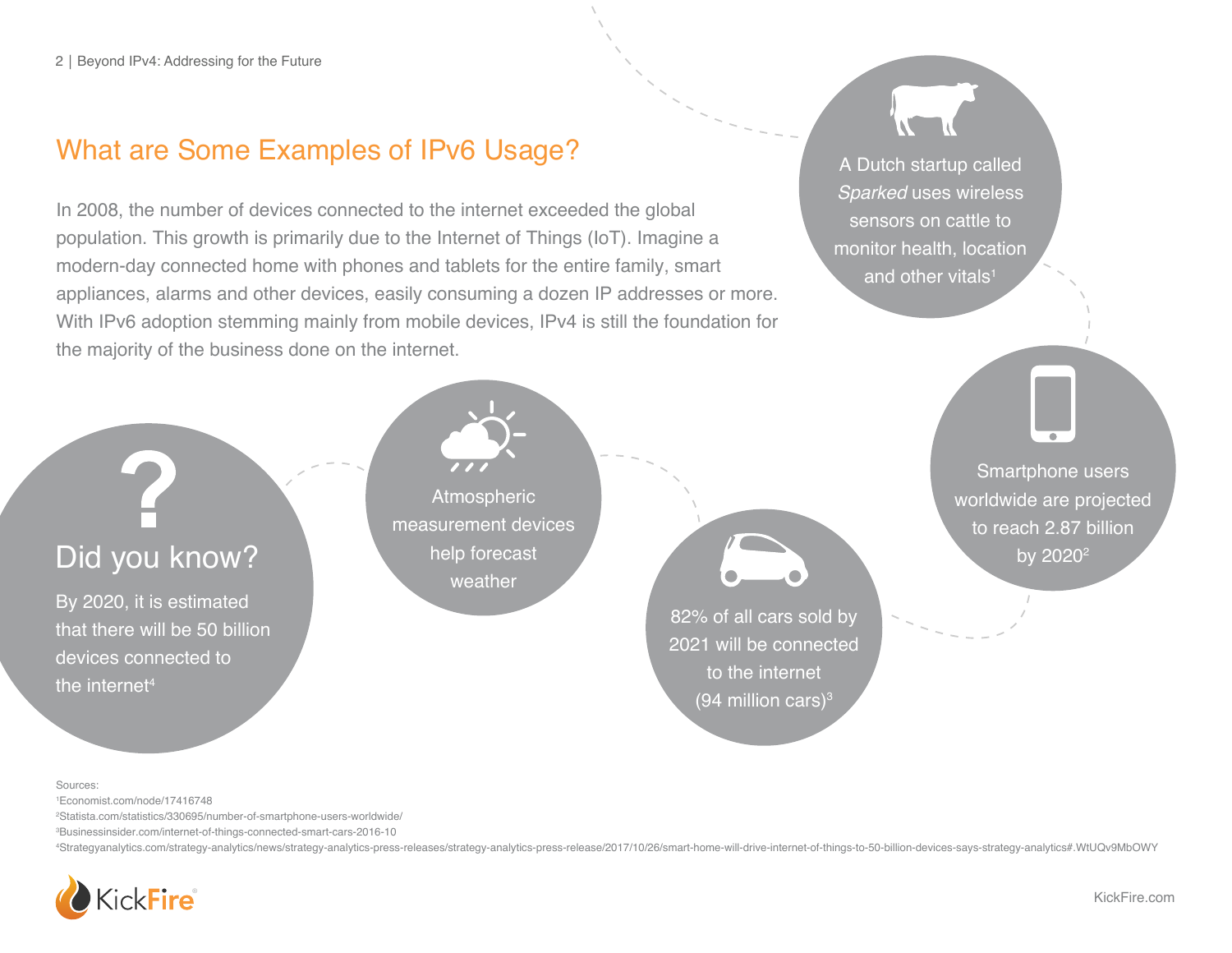## The Persistence of IPv4

In addition, while complicated in itself, IPv4 is far simpler for Network Technicians to administer than IPv6.

> Another big reason for slower IPv6 adoption is Network Address Translation (NAT), which allows companies to create private Local Area Networks (LAN) to provide their employees with an unlimited number of private IP addresses that reside and operate behind a single wide area network (WAN) IPv4 IP address.

NAT is one of the biggest reasons IPv4 is still the defacto standard when it comes to corporate networks.

Will IPv6 Replace IPv4?

The short answer is "no." The long *(and super nerdy)* answer includes many reasons for slow IPv6 adoption, such as requiring immense effort with little or no economic incentive for organizations to upgrade costly and complex hardware and software to support IPv6.

In many cases, the best course of action is to upgrade to a dual stack network in which all of a network's nodes are both IPv4 and IPv6 enabled. This is especially important at the router, which is typically the first internal node to receive traffic from outside the network.

Many experts believe that the ultimate cure for IPv6 adoption is *time*. With aging network infrastructure and demand for scalability, the imminent implementation of IPv6 compatibility will provide more address space and serve growing global connectivity.

> Given that 1.2 billion IP addresses (37.4%) in the IPv4 space are in use within the United States, there is also less pressure by US-based companies to push for a switch to IPv6.